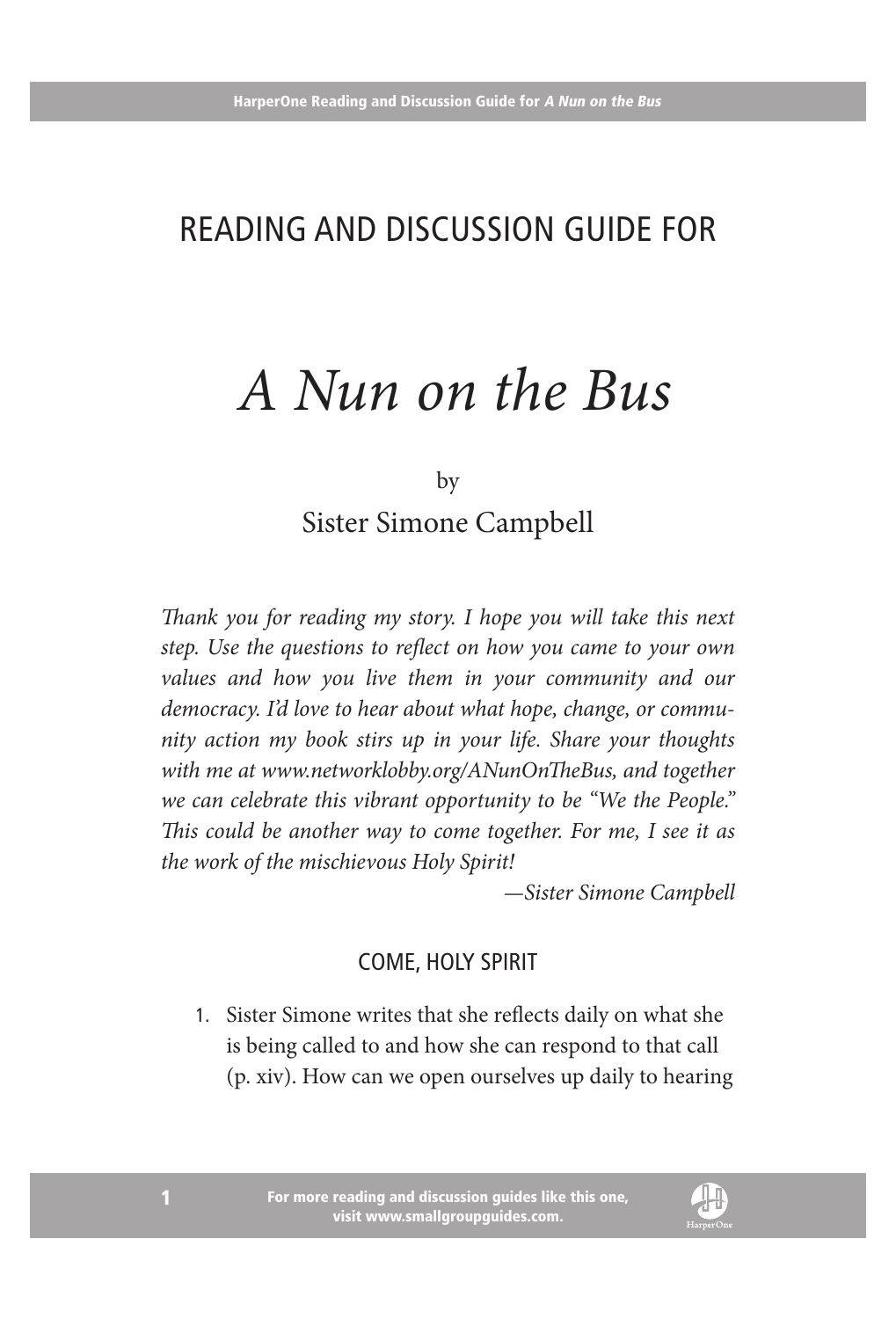and heeding these calls in our own lives? What would this require in your life?

- 2. "It is living on the edge of the gospel that is so alluring to my spirit" (p. xiv), writes Sister Simone. In response to the pope's call to "be sent to the frontiers of the world, avoiding the temptation to domesticate them," in what ways have you lived on the edge of the gospel? In what ways are you being called to do so in the future?
- 3. Sister Simone describes her life, the contemplative life, as a life lived in the present moment, one in which she is called "to sit openhanded to receive all that comes," "treasuring but not grasping" (p. xv). What would it mean in your life to live openhanded? What are the things you grasp rather than treasure? In what ways might your attachment to those things be holding you back?
- 4. What might it mean for "Come, Holy Spirit" to be the anchor of your life (p. xvi)? Why might living this way sometimes feel scary?
- 5. Sister Simone refers to the sisters and staff of NET-WORK's Nuns on the Bus tours and NETWORK as "manna." In what way were they manna? What does it mean to be manna for one another? How are you manna for others (p. xx)?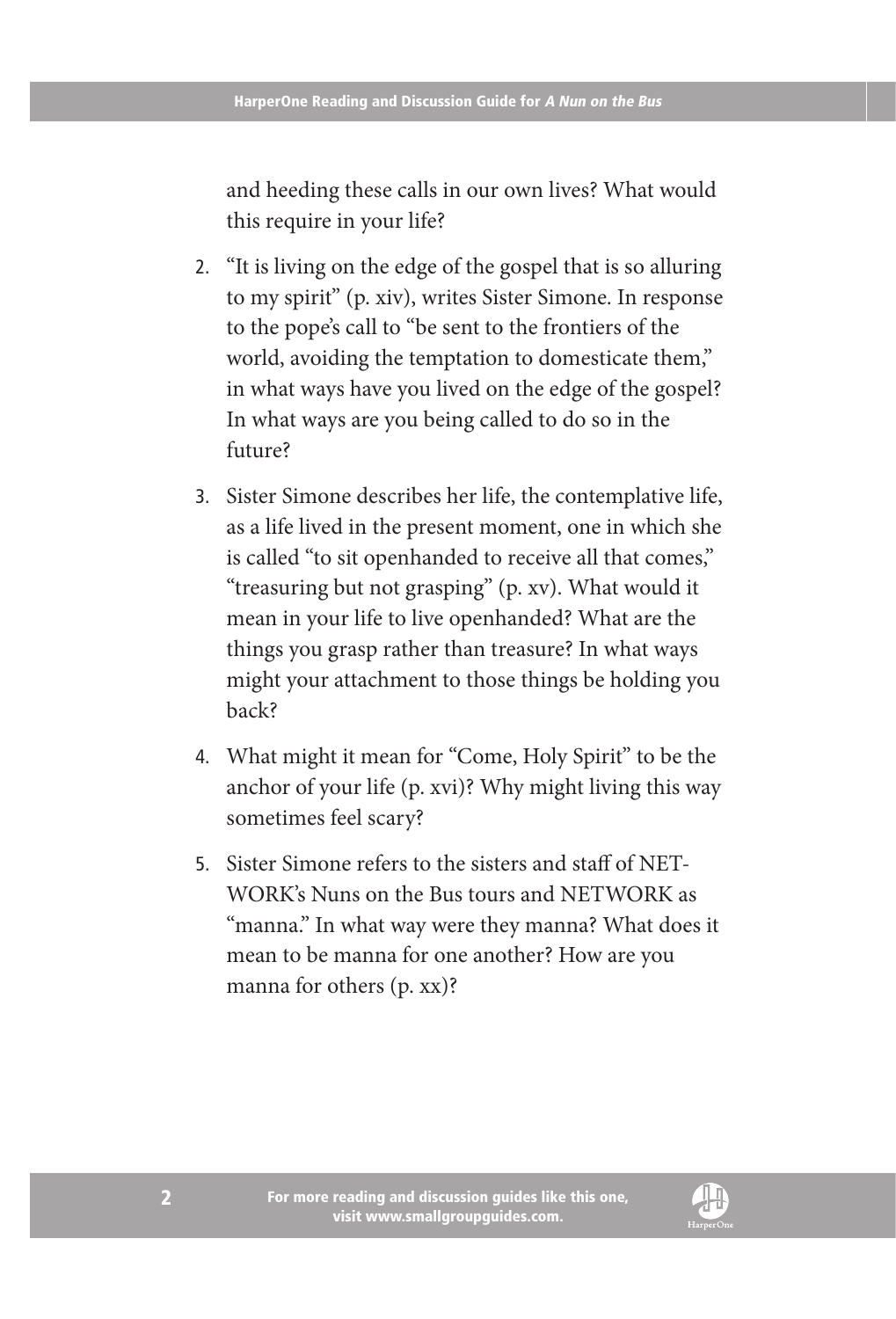### California Catholic

- 1. Sister Simone recalls feeling changed when she made her First Communion, as if she had been freed of something. Have you had a similar experience within the church or at the beginning of a spiritual journey? Do you have an early memory of encountering the holy or a calling before you understood it?
- 2. Community is a central theme for Sister Simone. She believed strongly, even as a child, that "everyone had a part" (p. 7). How is that perspective played out in your local neighborhood, church, or parish? What do you see as your part?
- 3. When Cardinal McIntyre reprimanded the Immaculate Heart sisters for not wearing their habits, Sister Simone describes his mistake as confusing "the forms of our religious life with the essence of our religious life" (p. 8). What are some other ways in which we might confuse form with essence when it comes to religious life?
- 4. The Immaculate Heart sisters and their Vatican II– inspired commitment to the Holy Spirit and social justice had a great impact on Sister Simone. Looking back, who were the people or circumstances in your life that awakened in you an awareness of social justice issues?

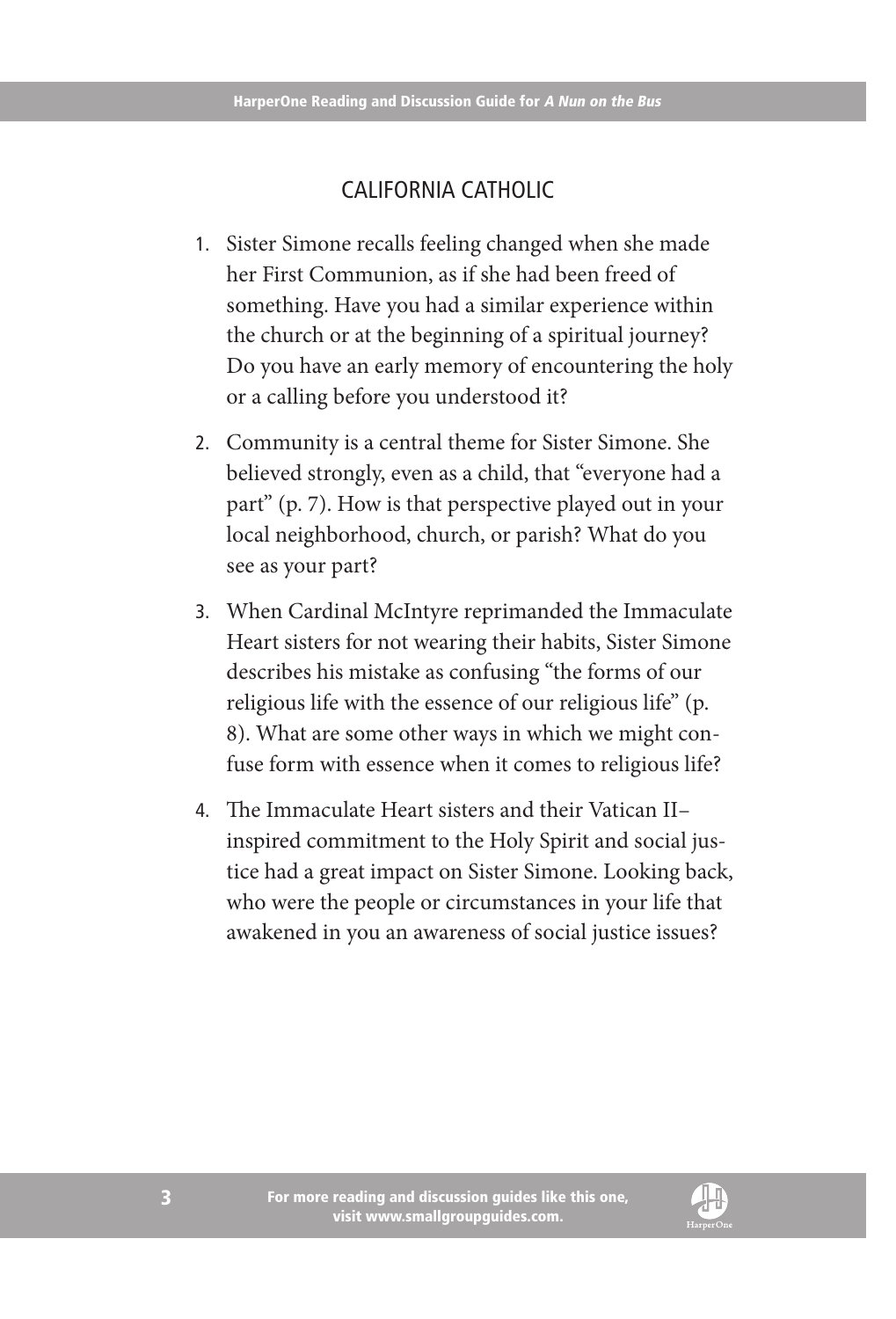#### The Quasi Nuns

- 1. The course of Sister Simone's life was changed by her sister's fatal illness, the timing of which coincided with Simone's growing awareness of and commitment to civil rights. The congruence of the two only heightened her sense of "the call to work for justice while we have breath in our bodies" (p. 13). For some, of course, such a coincidence might have convinced them of the opposite—that it was hopeless, that our efforts did not matter. Why do you think Sister Simone was instead able to channel an awareness of our mortality into the determination to make a difference? How can we create or encourage such a determination in ourselves? In our children? In our neighborhoods or communities?
- 2. Although people often caution her against burnout, the author writes, "I have always felt that I have the energy and stamina for the long haul, and such cautions have seemed superfluous. I press on, always have" (p. 13). Does this description fit you? Are you more driven or more cautious? Is it important to have people working for social justice who express both sides of the spectrum? Why or why not?
- 3. "Jesus for me has always been about justice," (p. 15) writes Sister Simone. Do you agree? Why or why not?
- 4. As she was preparing to take her final vows as a Sister of Social Service, Sister Simone channeled her drive for social justice into working with troubled teens and household workers and lobbying, among other things.

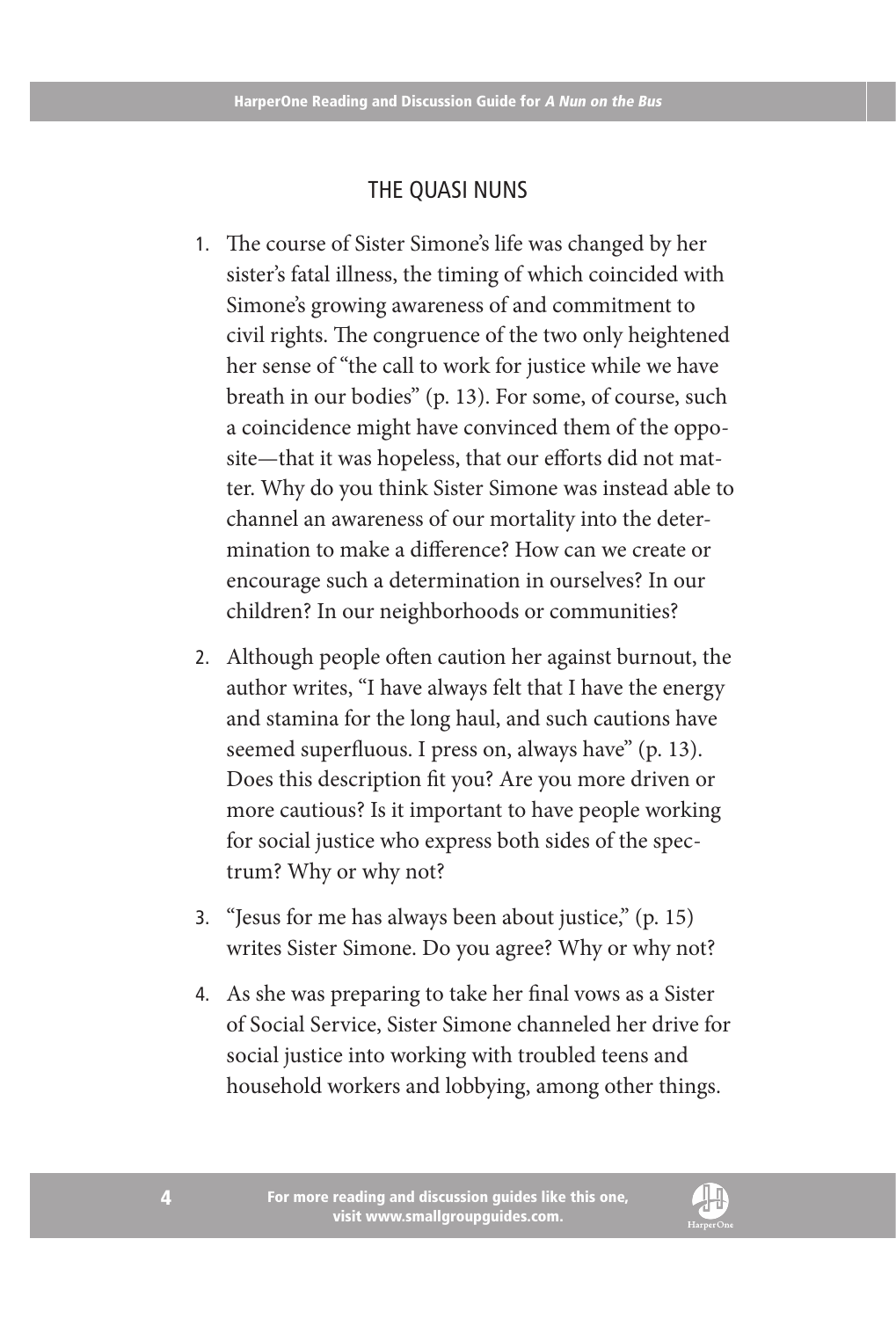What are some ways you have helped others? How have those experiences shaped you? Looking back, did anyone help you in this way? If so, how? What impact did their work have on your life?

#### Touching the Pain of the World

- 1. Reflecting on her experiences representing poor families at the Community Law Center, Sister Simone writes, "Being with real people and dealing with real issues is sacred" (p. 36). How do you interpret this statement? Why is it so essential that we move past studying and hoping and even praying for a better world and go out to be with the people who are aching or struggling?
- 2. Working with clients at the law center "by touching their pain and trying to ease it," though difficult, was spiritually nourishing for Sister Simone (pp. 39–40). What is it about confronting and trying to alleviate another's pain that can bring spiritual benefit? How have you experienced this?
- 3. Sister Simone describes realizing she was low on spiritual nourishment when the sound of a straw pulling at the very bottom of a soda popped into her mind. Have you ever reached a similar point of spiritual depletion? If so, what did you do about it?
- 4. Smarting from the criticism she received from some of the other sisters of the community she was now leading, "my spiritual meditation practice became sitting

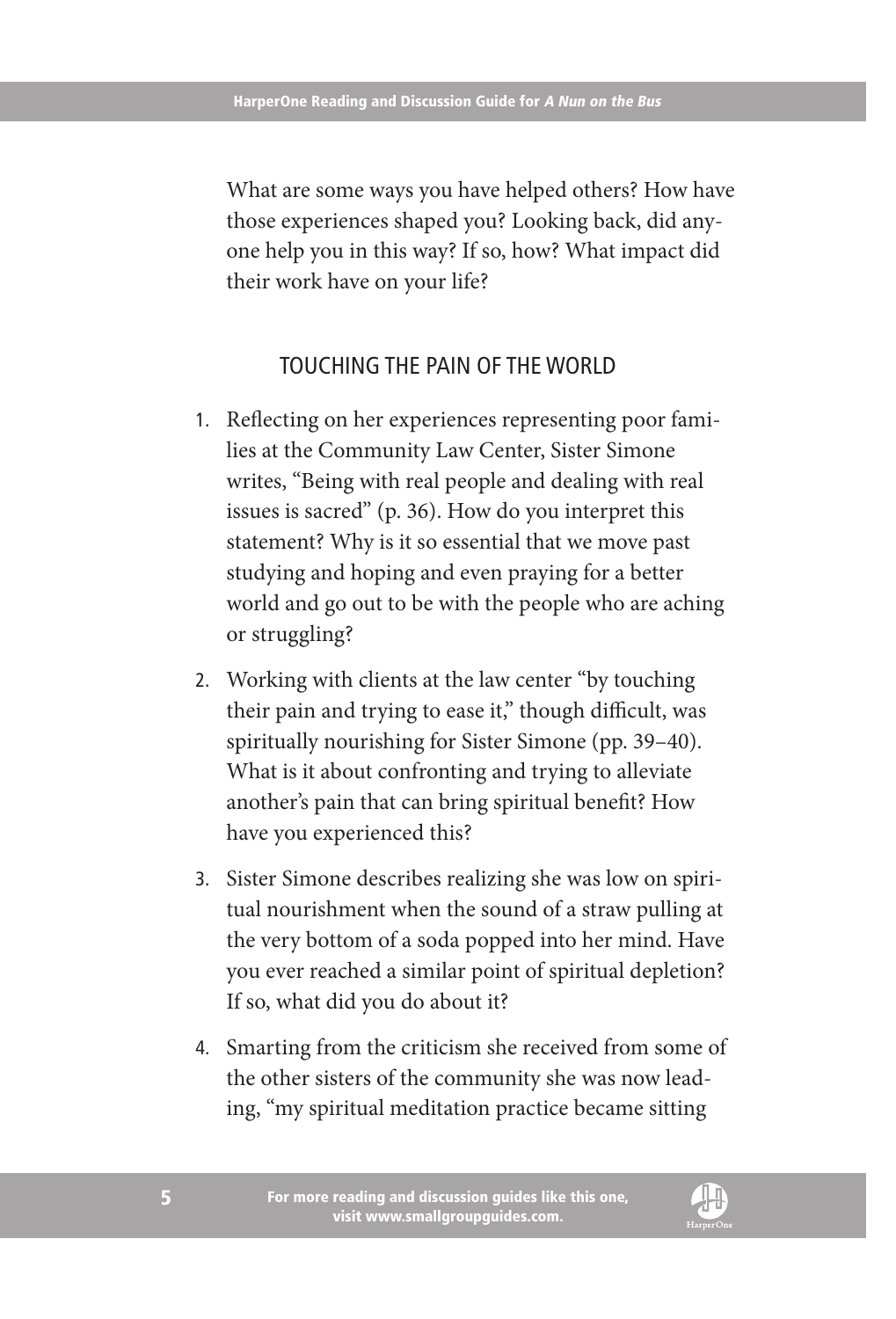with the criticism that hurt me until I knew the truth of it. Once I knew the truth, it released the barb of it and I could grow and not be angry about it" (p. 41). Have you ever considered doing something similar with criticism that hurts you? How is it that understanding the truth of something can lessen its hurt?

5. Meditation and poetry both became avenues for Sister Simone to explore spirituality. She describes Zen practices as "a way to do what my heart desired" (p. 44). What practices outside a traditional service have enhanced your own spiritual journey? Has either meditation or poetry been a spiritual path for you? If so, how? What are your most fruitful spiritual practices?

#### Walking Willing: Iraq to Washington

- 1. Sister Simone was initially reluctant to go to Iraq at a dangerous and uncertain time. When have you been presented with an opportunity that made you pause? What does it mean to be "walking willing" (p. 54)?
- 2. Did reading about the situation Sister Simone discovered in Iraq change or expand your opinion of American actions there? If so, how? Is there such a thing as a just war? Explain.
- 3. "My belief, reinforced by my meditation the previous month, was that we needed to create connections that lead to community and sharing a meal is the best way to do that" (p. 70). How does sharing a meal create

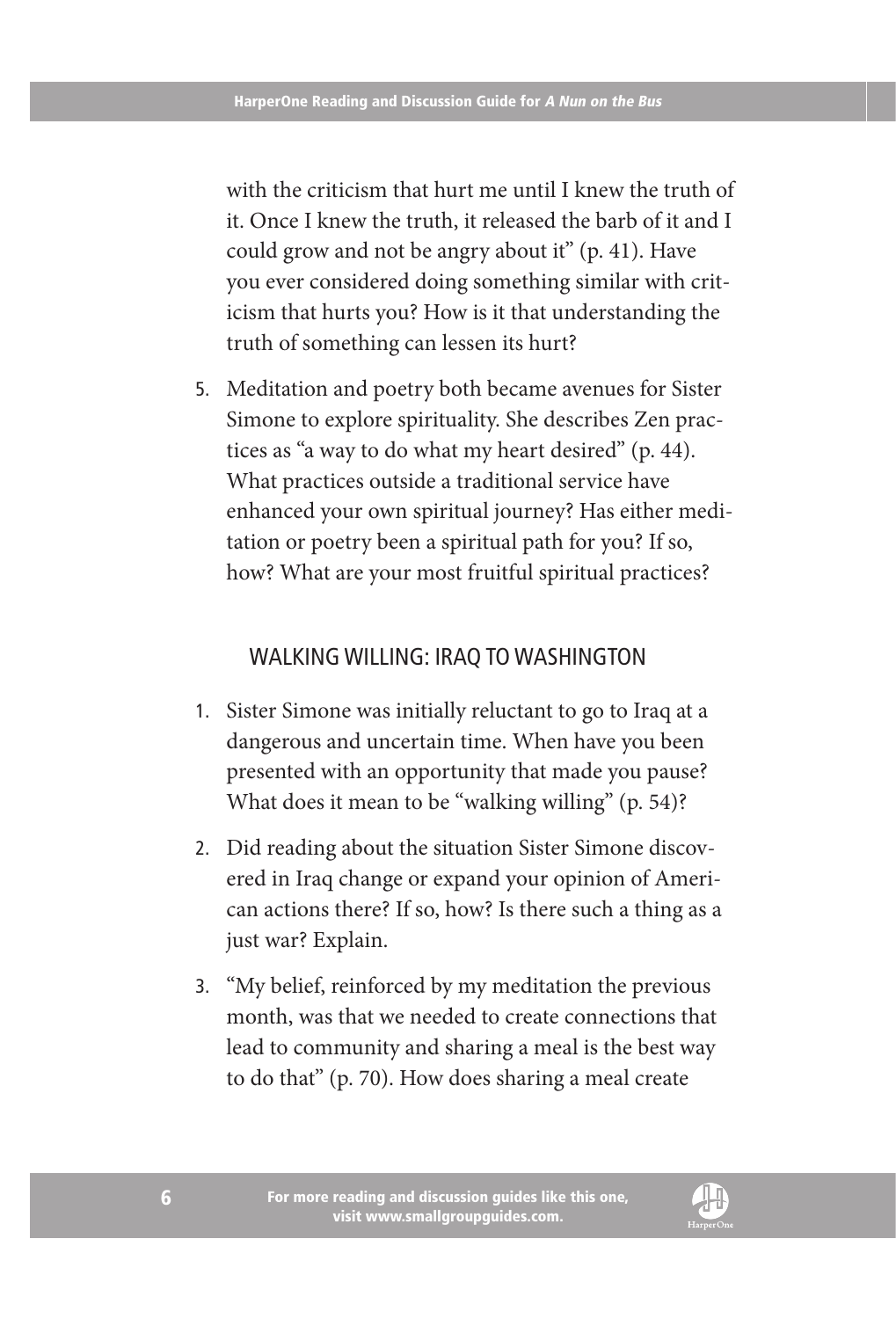connections? When has it helped you do so? Whom could you invite to your home to share a meal?

4. Sister Simone believes that if politicians could come face-to-face with the hardworking people for whom she lobbies, they would change just as she has. Do you agree? What stories would you like to share with your congressperson? What stops you from sharing them?

#### Health-Care Reform: Divided, Not Conquered

- 1. What do you think about the health-care facts Sister Simone lists at the beginning of the chapter? Do any of them surprise you? Anger you? Explain.
- 2. "Health-care reform was also consistent with our constant reference to the social teaching of the Catholic Church to guide our mission. This body of work stresses the dignity of each individual and the view that human beings are social creatures. Because of that, we are bound to one another and cannot live solitary lives in isolation. Rather, we live in solidarity with each other. Repeatedly, popes have stressed the shared responsibility of all to create the common good with a special concern for those people who live in poverty" (p. 79). Do we have a moral imperative to make sure everyone in our country has health care? Why or why not?
- 3. As Sister Simone points out, issues such as health-care reform and abortion often create very strong feelings. Sister Simone admits that when she meets someone

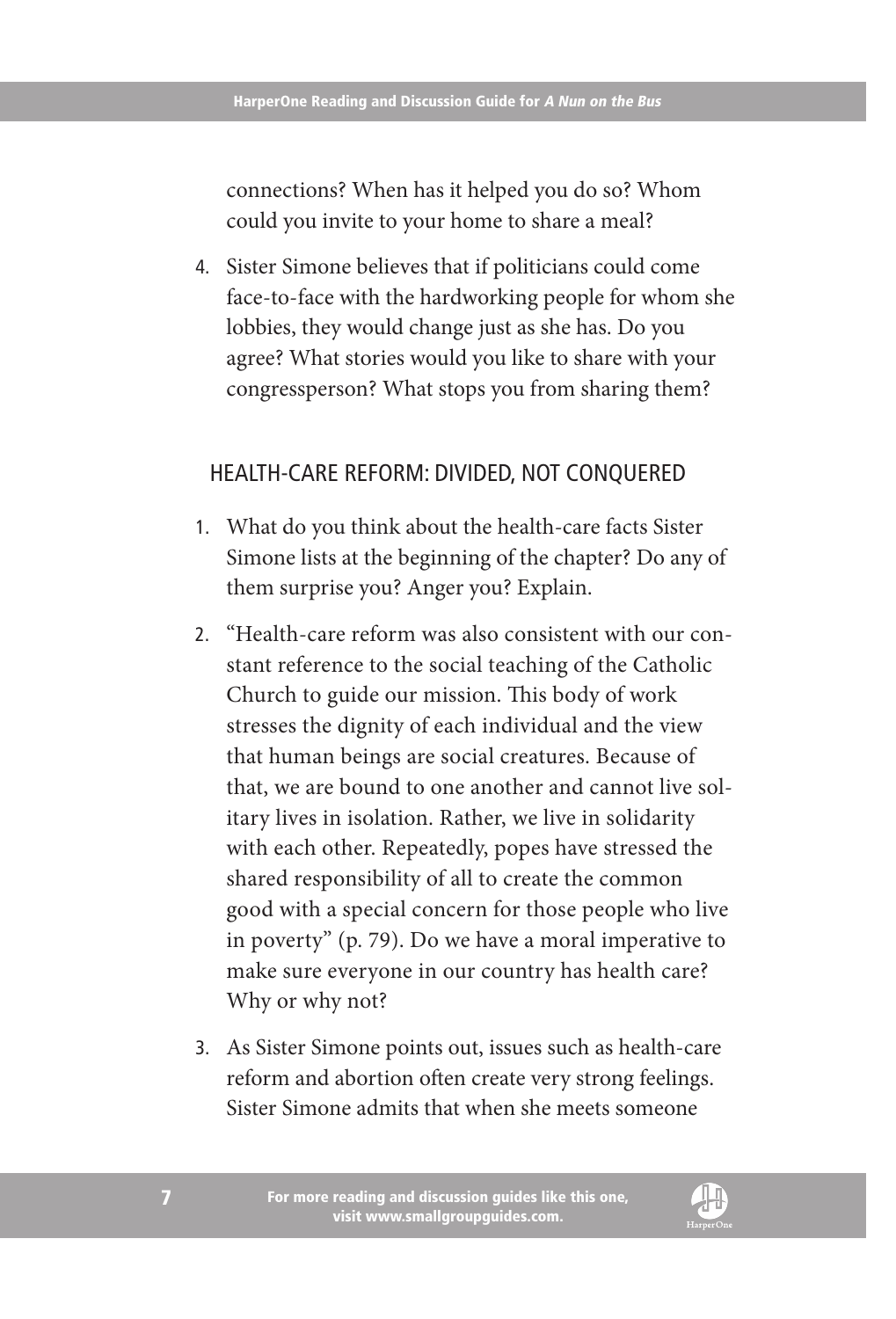who has an adamant position, she is often tempted to take the opposite one to balance it out. So, she writes, "It is my spiritual practice to try to remember . . . that all of this Gospel life is based in love. I try to open my heart to all people and not get caught in the quagmire of thinking that my insights are better, more right" (p. 80). How do you tend to react when someone strongly disagrees with you on a social issue such as these? How do you think you *should* react?

- 4. Sister Simone writes of how, when she looks outside herself in response to need, she has plenty of energy for "living yes" (p. 81). When has focusing on the needs of other people energized and focused you—physically or spiritually?
- 5. In the end, it was a simple letter that Sister Simone and her organization wrote that made such a difference in the passing of the health-care reform bill. President Obama himself told her that the letter had been the tipping point. What issue can you write a passionate letter about—to your city council, to your representative, to your senator?

#### The Vatican Versus the Nuns

1. Sister Simone points out the irony of the fact that we think of the United States as the richest nation on earth when 20 percent of the population is living on \$20,000 a year, and 23.5 million children live with parents who are low-income workers. Why is a just wage essential to

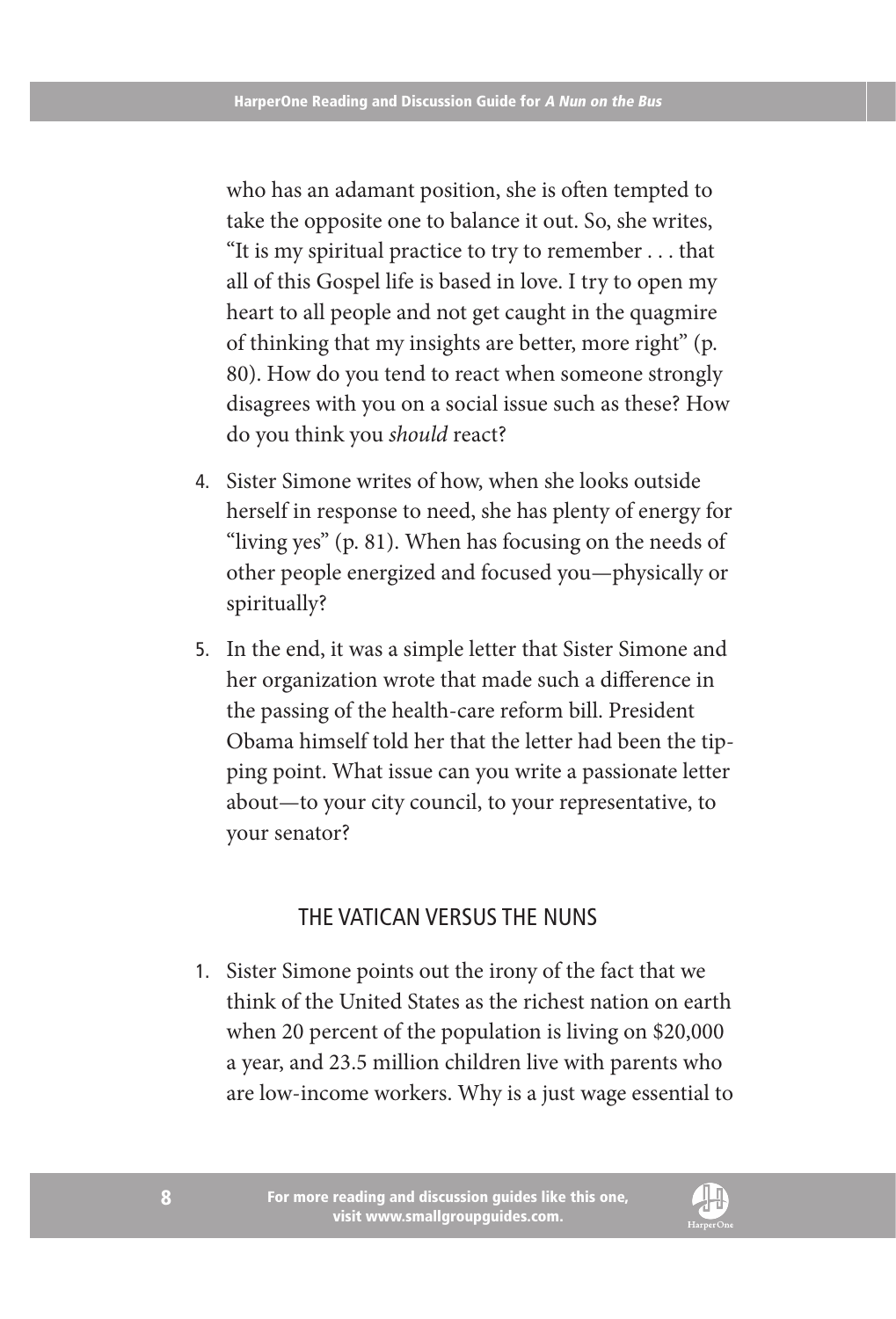a worker's dignity? Why are so many of us blind to these inequalities in income?

- 2. Sister Simone expresses concern that the church's mission has become competitive rather than complementary, with a fixation on narrower pro-life issues to the detriment of the whole spectrum of social justice. Are there other issues you feel have been championed to the detriment of others? What are some solutions to this lack of balance?
- 3. Sister Simone writes, "My hunch is that [the bishops] are focused on false dichotomies: fear versus joy; exclusion versus inclusion; rules versus the gospel story. The second option in all of those—joy, inclusion, Gospel will win every time" (p. 112). How have you seen the truth of her words?

#### Road Trip

- 1. The impetus for the road trip came from Sister Simone's realization that she needed to ask for outside help. What biblical story does she reference to support her realization? Why might asking for help have been difficult for her?
- 2. She had feared that all the visits to the places where her fellow sisters worked would be challenging because of the suffering of the low-income people they served, but she found instead that those places were places of relationship and solidarity. "If the bus trip did nothing else, it was a powerful reminder of how much others give us,

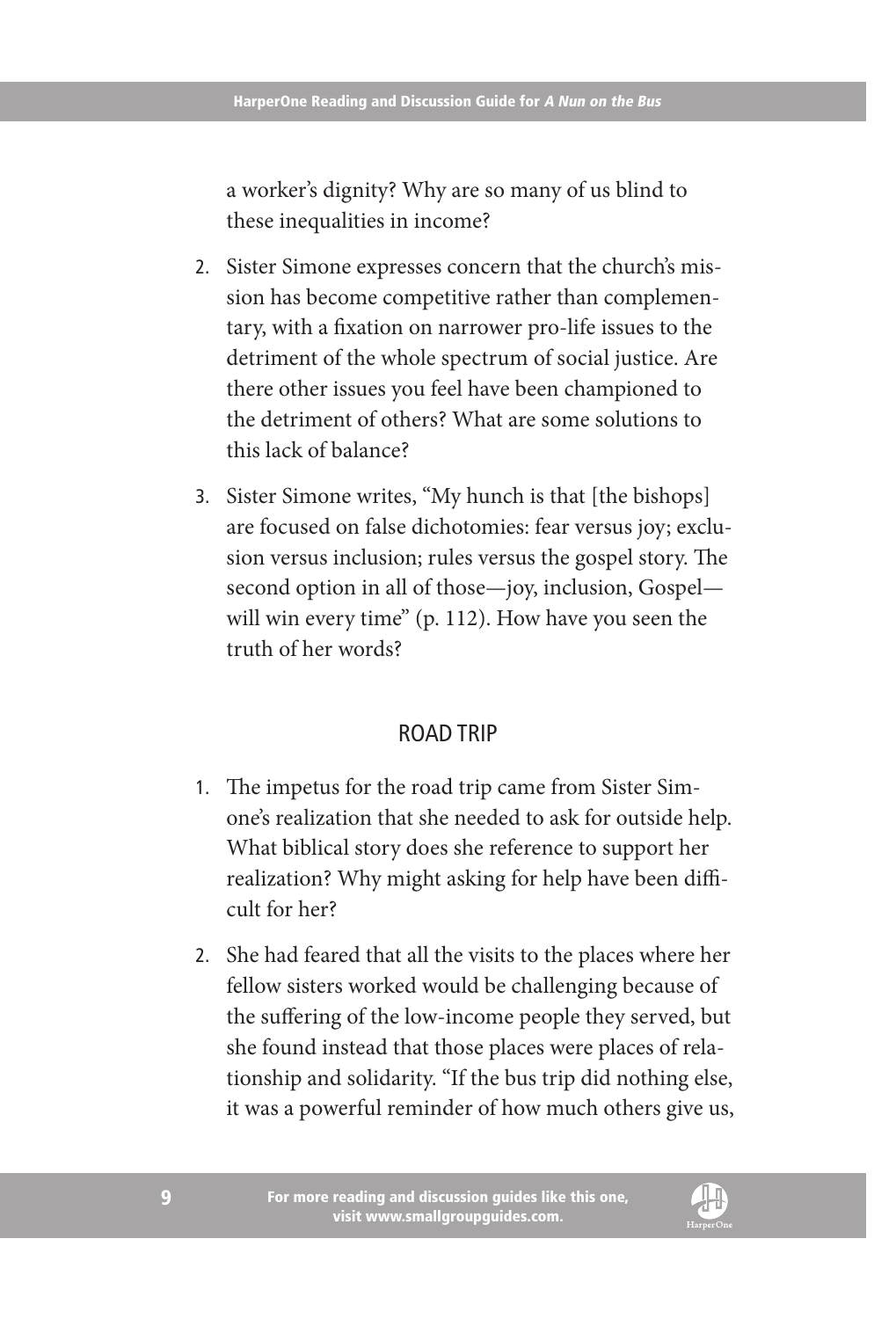and teach us, when we think we are doing something for them" (p. 139). How can simply forming relationships lead to hope?

3. Sister Simone was so touched by the story of Brittany, the young woman who had been homeless for two weeks until her first semester of college started, that she asked for her signature and carried her name with her in her Bible. Who has carried you in his or her heart this way? Who do you carry in your heart?

#### Speak, and Fear Not

- 1. In her speech at the Democratic National Convention, Sister Simone spoke for those people she had met on her trip, people whose voices would not otherwise have been heard. What are some of the voices in your community that may need your help to be heard?
- 2. Sister Simone's advice to the young Obama staffers as they transitioned from election people to policy people included a reminder that political success is always across some middle ground. Has this been your experience? What are some ways we can begin to find middle ground with those who are on the opposite side of an issue?

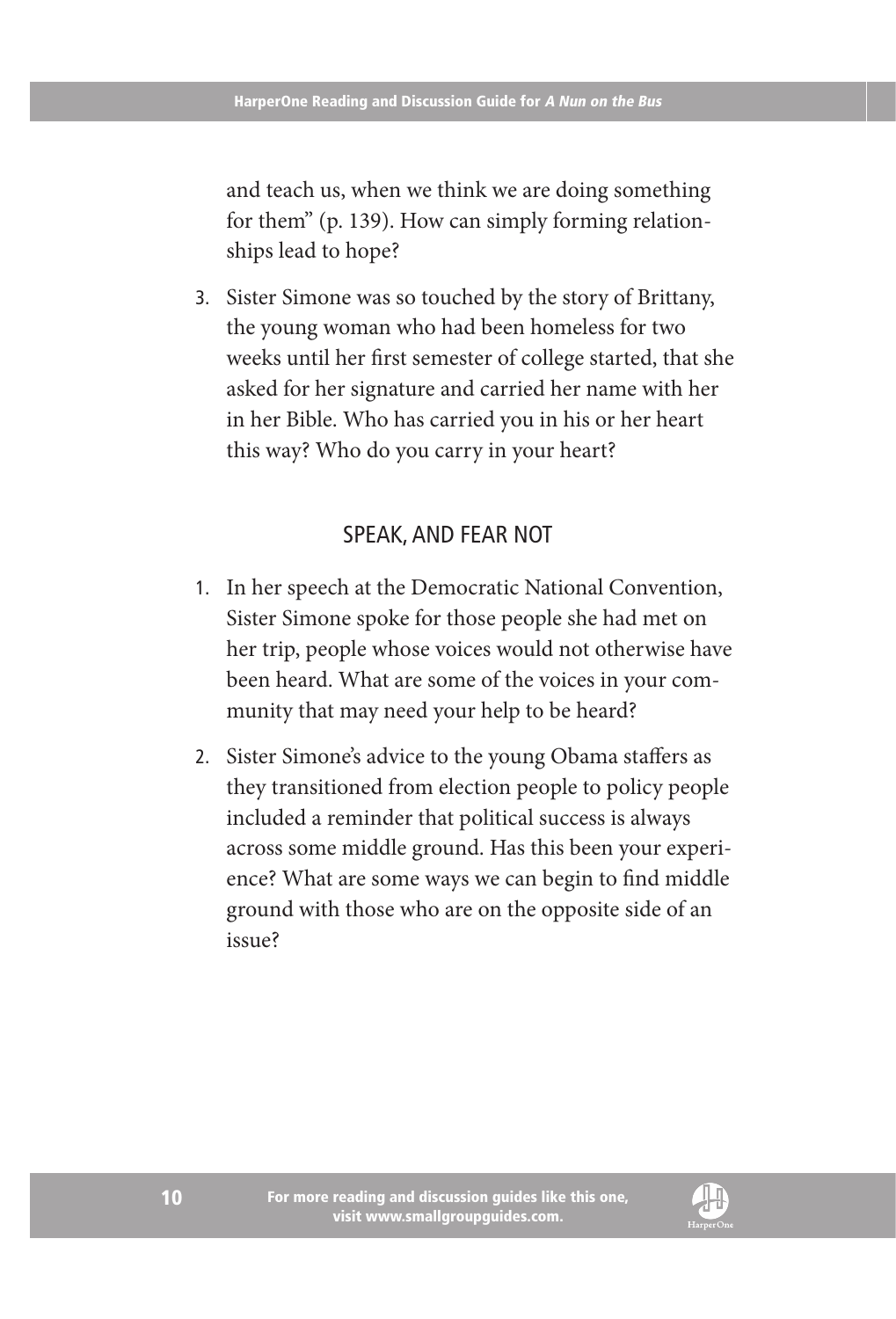#### Nuns on the Border

- 1. "But what I have learned is that if I am holding on too tightly to even the good things of my life, I have no room for the new" (pp. 160–161). Do you have trouble remaining open to the new? If so, what might be holding you back?
- 2. Sister Simone believes one of the main reasons we need immigration reform is because of our country's history of slavery—that we can never again allow the creation of "a permanent underclass of second-rank residents" (p. 173). Have you ever thought of immigration reform as being linked to the history of slavery? Do you find this argument persuasive? Why or why not?
- 3. The bus trips connected national policy, which can often seem abstract, to real stories of people who were struggling. For example, if it weren't for the second trip, Sister Simone and her fellow bus riders might never have learned about the social security widows who, despite increasing age and frailty, must travel to the United States for one month each year to receive social security benefits after their American husbands' deaths. What are some ways in which you can hear the stories of those in your own community whose suffering might otherwise go unnoticed?